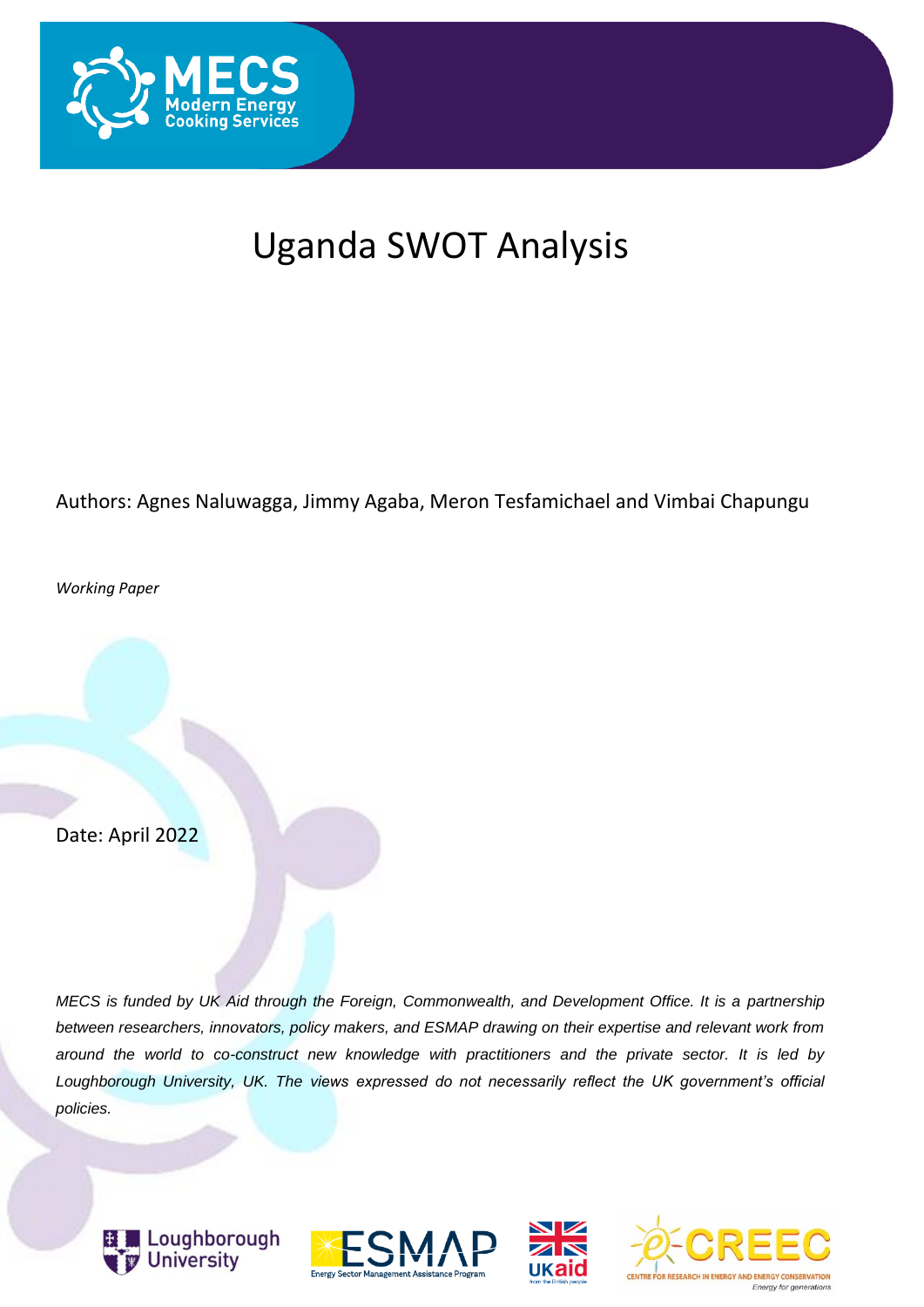

#### **Table of Contents**









 $\overline{2}$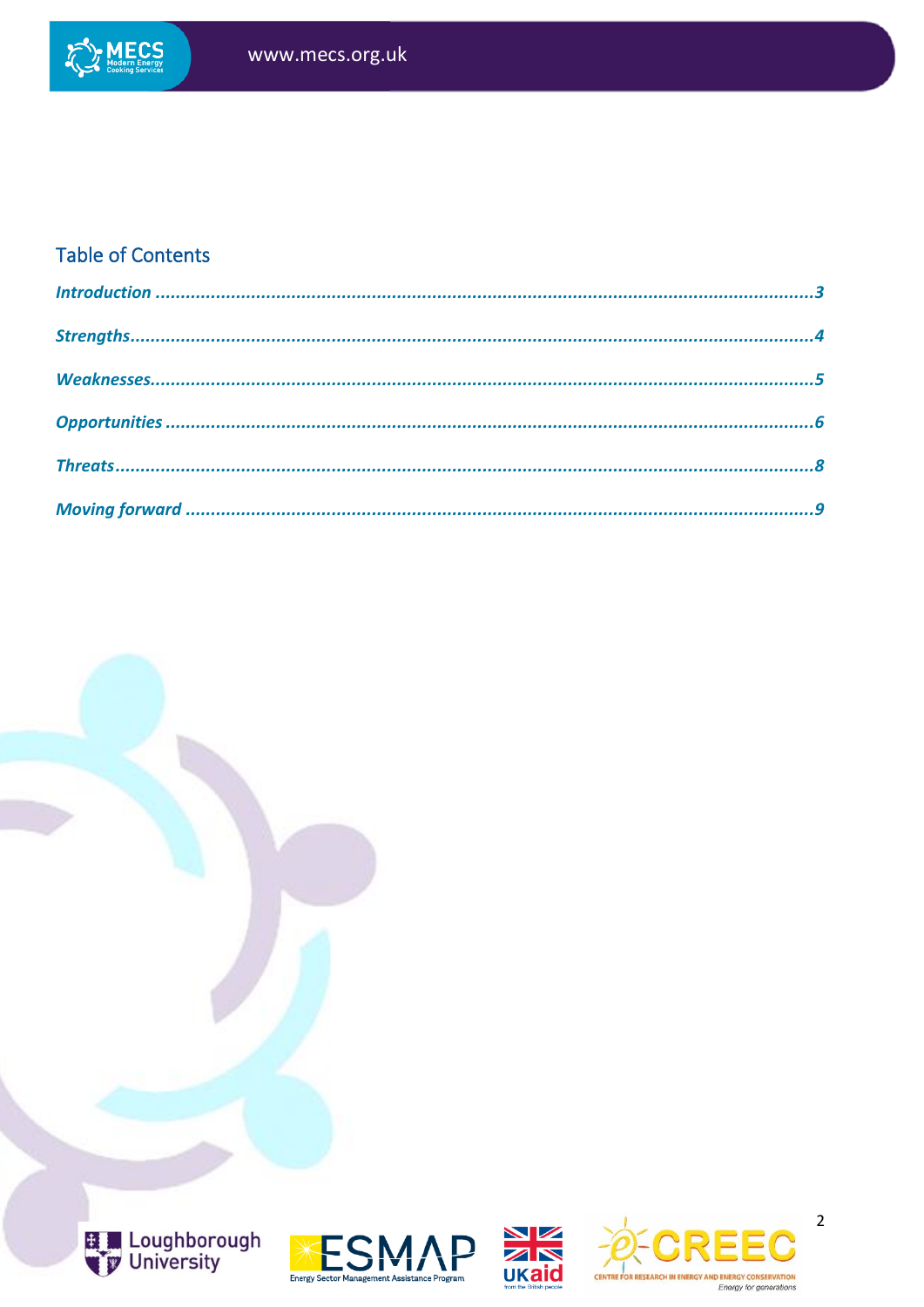## **SWOT Analysis: eCooking in Uganda**

### <span id="page-2-0"></span>**Introduction**

In Uganda, the cooking energy mix is dominated by biomass. Cooking with electricity (eCooking) is a viable alternative, at least to those with access to electricity, mainly in urban areas. However, eCooking is currently very limited. For example, in Kampala although over 70% of the population has access to electricity only 1% use electricity and liquefied petroleum gas (LPG) as their primary cooking fuel. Households transitioning from cooking with biomass to modern energy services including electricity can have positive impact on social and environmental factors, including limiting rates of deforestation, reducing the cost of cooking as well as time spent on cooking. Over the last two years, the Centre for Research in Energy and Energy Conservation (CREEC) and Modern Energy Cooking Services (MECS) have been carrying out research activities to examine the feasibility of cooking with electricity in Uganda. The research project was more specifically focused on the compatibility of an energy-efficient cooking device – Electric Pressure Cooker (EPC) - to households cooking needs and practices in Uganda. Findings of these studies show that about 82% of the typical Ugandan weekly menu can be cooked with an EPC, and that doing so saves households roughly half the time and 60-90% of the cost, particularly on dishes that require long period of boiling and steaming. Feedback from the households that participated in the study also shows that the EPC is a versatile and easy to use appliance.

This paper focuses on the potential for scale up of eCooking in Uganda. Having conducted and shared findings of the comparative study on cooking across different technologies inclusive of eCooking and engaged with the community to understand cooking practices as well as undertake a cooking diaries study, both technical and social findings seemed to favour eCooking particularly electric pressure cooker. Furthermore, there is a growing interest in eCooking from different stakeholders such as UMEME and Energy Regulatory Authority (ERA) to promote and support cooking with electricity and make eCooking products more available and affordable, and to build local capacity in post- sales support (repair and maintenance). Hence, the market seems ready for new technologies and for transition. However, while the context is changing and a lot of opportunities are emerging, the sector is still facing some barriers and obstacles that need to be addressed. This SWOT (Strengths, Weaknesses, Opportunities and Threats) analysis aims to explore the challenges and risks associated with efforts to scale up eCooking in Uganda and what opportunities are currently there that can be exploited to mitigate the risks and address the weaknesses.

#### **Methodology**

The SWOT analysis is used to assess strengths and weaknesses that currently exist in Uganda with regards to eCooking, as well as opportunities and threats. 'Strengths' refers to characteristics and attributes that currently exist in Uganda that give cooking with electricity a competitive advantage, while 'weaknesses' are existing attributes that could







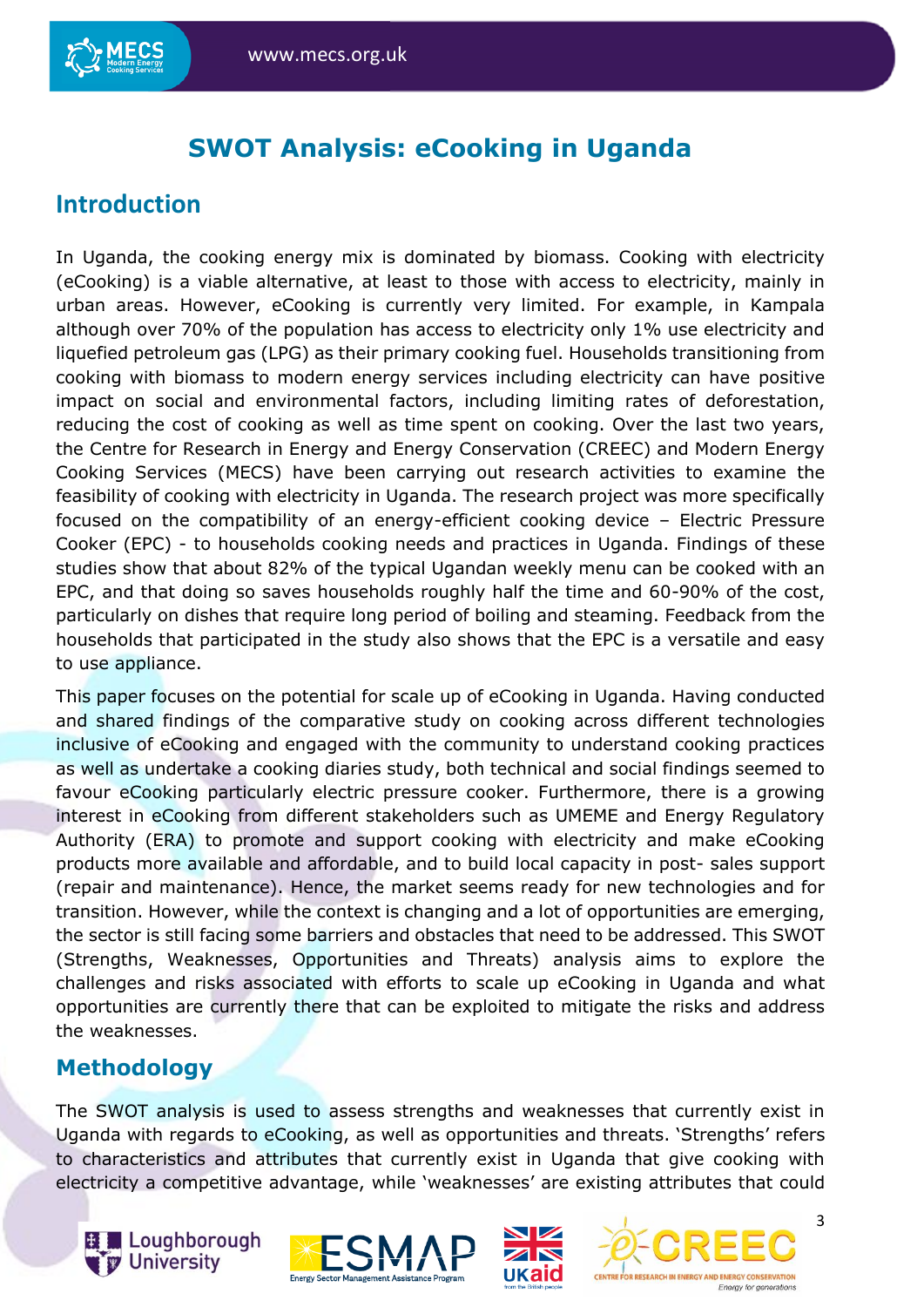

potentially prohibit eCooking from being widely adopted. 'Opportunities' refer to favourable external factors that could give cooking with electricity a competitive advantage if harnessed, whilst 'threats' are factors that have the potential to harm or curtail eCooking. This exercise was conducted online due to COVID-19 restrictions.

| <b>Distinguists! Tachers</b><br>WE apecific factors                                                                                                                                                                                                                                                                                                                                                                                                                                                                                                                                                                                                                                                                                                                                                | <b>Rygner Runch Filipin</b><br>partnerships.<br>three tubbit<br><b>SHARE</b><br><b>WARRING IN</b><br><b><i><u>Initiate</u></i></b> thus<br>division change.<br><b><i><u>Performance</u></i></b><br><b>Kind artist</b><br><b>Nikely to:</b><br>and miligating<br><b>Darfmers</b><br><b>Dealer</b><br><b>IFICADE IPA</b><br>smokia.en.ing<br><b>Invariation's Tor-</b><br><b>Basemed that</b><br>instances.<br><b>Baat of</b><br>ttacking as<br>goldt.<br><b>Jehiand</b> Island<br>а ризопов-<br>n<br>marche of<br><b>NAMING</b><br>tor<br>flywanised<br>status of<br>apportunity<br>testing<br><b><i><u><u>Antiquested</u></u></i></b><br>Looking with<br>Page supervised<br>Tor.<br>size.<br><b>LPC shift affined</b><br>centers<br>alumpionis<br><b>APPLICATES</b><br>salues has like<br>place<br><b>My Hills away</b><br>the fisi-                                                                                                                                                                                                                                                                                                                                                                                                                                                                                                                                                                   | <b>Thomata</b><br><b><i>INJURIE</i></b><br>lack of<br>distantian.<br><b><i>BERAMINIC</i></b><br>support<br><b>Indicatell</b><br><b>Draid and</b><br>slub.<br>or interest.<br>shocks."<br>from govt<br><b>COMMUNITY</b><br>standard<br><b>VINENANT</b><br>qualities<br><b>SHOP AT</b><br><b>COMPANY</b><br><b>PARAMASSAS</b><br>cost of<br><b>International Control</b><br><b>Bush But</b><br>seem as the<br><b>Bodi standard and</b><br>device &<br><b>Jerma Town</b><br><b>Sunkampo</b><br>Your of<br><b>PUBLICAL TUNE</b><br><b>Furnal</b><br>electricity<br>project proteint and Artists Artists                                                                                                                                                                                                                                                                                                                                             |
|----------------------------------------------------------------------------------------------------------------------------------------------------------------------------------------------------------------------------------------------------------------------------------------------------------------------------------------------------------------------------------------------------------------------------------------------------------------------------------------------------------------------------------------------------------------------------------------------------------------------------------------------------------------------------------------------------------------------------------------------------------------------------------------------------|--------------------------------------------------------------------------------------------------------------------------------------------------------------------------------------------------------------------------------------------------------------------------------------------------------------------------------------------------------------------------------------------------------------------------------------------------------------------------------------------------------------------------------------------------------------------------------------------------------------------------------------------------------------------------------------------------------------------------------------------------------------------------------------------------------------------------------------------------------------------------------------------------------------------------------------------------------------------------------------------------------------------------------------------------------------------------------------------------------------------------------------------------------------------------------------------------------------------------------------------------------------------------------------------------------------------------------------------------------------------------------------------------------|-------------------------------------------------------------------------------------------------------------------------------------------------------------------------------------------------------------------------------------------------------------------------------------------------------------------------------------------------------------------------------------------------------------------------------------------------------------------------------------------------------------------------------------------------------------------------------------------------------------------------------------------------------------------------------------------------------------------------------------------------------------------------------------------------------------------------------------------------------------------------------------------------------------------------------------------------|
| <b>Stanngths</b><br>anders TRA is visit and and<br>likeliking salesaris all-<br>place:<br><b>Jobarashed for</b><br>weights.<br><b>Standards</b><br>potential to tak<br><b>Managerial</b><br>Police power<br><b>Britished</b><br>_<br>company'de<br>__<br>plant invitation.<br><b>STATE</b><br><b>MOUNTAINE</b><br>$-0.00000$<br><b>COMME</b><br>- 3<br><b>Common</b><br><b><i><u>ANTINOMIKEE</u></i></b><br><b>Address</b><br>or Days<br>A Free of Females<br>__<br>___<br><b>ATTACK</b><br>gestionals.<br><b><i><u>Ruet Eleminatikal II. ara-</u></i></b><br><b>START</b><br>×<br>demanding.<br><b>ALASTERS</b><br><b>Contract Contract</b><br>standard that<br>27200<br>--                                                                                                                       | Strategies to make use of doportunities<br>through out Strangths.<br><b>Sevelage feeding closeled Edgawity for</b><br>studentske an anseroment and<br>Professional control for processing in<br>control professional control control<br>ventures of atmosfit seamers in<br>shakerated anti-the life as well as<br>gladed habits are stating and distance.<br>weighted projects the committees for<br>planting meets and artifacts a teacher in<br>month placering and membership<br>Print includes will have selling countries have<br>the print handless in the control and<br><b><i>Humagaments</i></b><br>point of official constitue a photography                                                                                                                                                                                                                                                                                                                                                                                                                                                                                                                                                                                                                                                                                                                                                 | revisers on partitionship with bureau.<br>Historyton to crossed Materia<br>shares rathit and standards<br>thosegh mat Thomptha<br>Bindlerd to winters the quality and<br>articlarity's of starting assurances in<br>the market and to help ming as that<br>linear a schedule of instancing and<br>stake of substandard qualities.<br>prior and guardians ground and a<br>menoral anti-men central components and<br>approved interacted to children the option and<br>commentation and harassment comments.<br>suckered a gratefi descarat those premium but<br>United the rend of both if<br>week-fight follow explaint. And will be those com-<br>Build on avenue immens or a EMA<br>and commercial<br>the detailed as supply four antiquiting<br>sensity of alleign helds on statistics.<br>Meldra Lanth, la yoursala derhand.<br>and use of allectricity in when areas<br>and primal line mistered Hits and<br>answered New Academic Moves. |
| <b>Fig. 1974</b><br>tack of<br>domestic<br>indicators<br>need and<br><b>Rot tracing</b><br><b>Infarmul</b><br>the bracking<br>and work.<br>----<br><b>ENE MAINTEE</b><br><b>SALES</b><br><b>ALCOHOL: UN</b><br><b><i><u>AMERICA</u></i></b><br><b>AGENCIARE</b><br><b>Manufacturer</b><br><b>Branchise</b><br><b>Professor and the</b><br>and soars.<br><b><i><u>PLATARE</u></i></b><br>œ<br><b>BOLUE</b><br><b>USERED</b><br><b>PMR</b><br>poor<br>$=$<br><b><i><u>AUSTRIAN</u></i></b><br><b>Schultzierte</b><br>available<br>ouaer<br><b>POSTAGE</b><br><b>DOUTIETO</b><br><b>Particular</b><br><b>Product Service</b><br><b>The Second</b><br>and well up him a case<br>$\equiv$<br><b>ATTENTS</b><br><b>RONAUDE ALTN</b><br>-<br>ana nao jiutoko<br>atalogicate<br><b>Bratistical comment</b> | Strategies to quie use of Reportunities<br>ha minimize enumerous<br>designed dealers by selection, dealerses, and posity<br><b><i>CONTRACTATION IN THE REAL PROPERTY AND A PARTY.</i></b><br><b>STATE TERRITORY EXPLORERS</b><br>propriet to an effigure the individuals and/or hand unformed.<br>countries and contact and attentions of one of<br>manufacture all photographs and participation contemporal protected photographs<br>botal abid industries between a present and<br>administer calculat Hartfiel All Elegants of North<br>Paintings adults up the construction of the form<br>antichtet strannunkk, in projekty arbeit des speziales. It public<br>and property special companies to contact the print. Select<br>domained to with contacts and nascer to officers having<br><b>Michellen and Australian Schleswiger Profession</b><br>coprimed in collection and man who happened contract the final party<br>mental contract on the property construction of the<br>securities for difference straight the of Collections district class.<br><b>STATISTICS</b><br>strong Angle Av.<br>senting constraint call restruction traintings and<br>detecting framework capabal for selections of a<br><b>Ingeltatorcy hook and internals</b><br>strainpresent sportful My Automobile<br>maning of backsmores than Lat-ba-<br>sharifake to produce dominates and<br><b>School Security</b> | Minimum to edilate the printing arrange<br>Irone in enthern shops weaknessed meet Thronks<br>this cost of whenhole is a cost for their<br>sharked at the correlation of calculation in<br>sentual guardic and thus, concerning addition or interact and or<br>right hair late the back home is in drawing in<br>to hopey the several with tark appropriation busi-<br>dent catalog a for all standards artists also<br>Leonary to allow to the mass of shutness<br>costs and anarity systemic to insurancellosis                                                                                                                                                                                                                                                                                                                                                                                                                                |

*SWOT mapping workshop – CREEC & MECS*

## <span id="page-3-0"></span>**Strengths**

**Improved supply and access to electricity:** The government has made considerable progress over the last years in improving electrification rates in the country. A recent household survey by the Uganda Bureau of Statistics indicates that the national electricity access rate has increased to 57%, comprising 19% and 38% on-grid and off-grid connections, respectively. At the same time, over the last decade the generation of electricity in Uganda has increased significantly – with total installed generation capacity doubling from 600 MW to 1200 MW between 2010 and 2019. However, with demand at about 750MW, Uganda today produces an electricity surplus of about 500MW.

**Policy commitments:** There are several policies that have been put in place with an objective to promote and encourage the use of electricity for cooking. The National Development Plan III (2020 – 2025) sets out a goal to increase access and consumption of clean cooking energy and promote the uptake of energy efficient cooking technologies including electric cooking. The Ministry of Energy and Minerals Development (MEMD) has







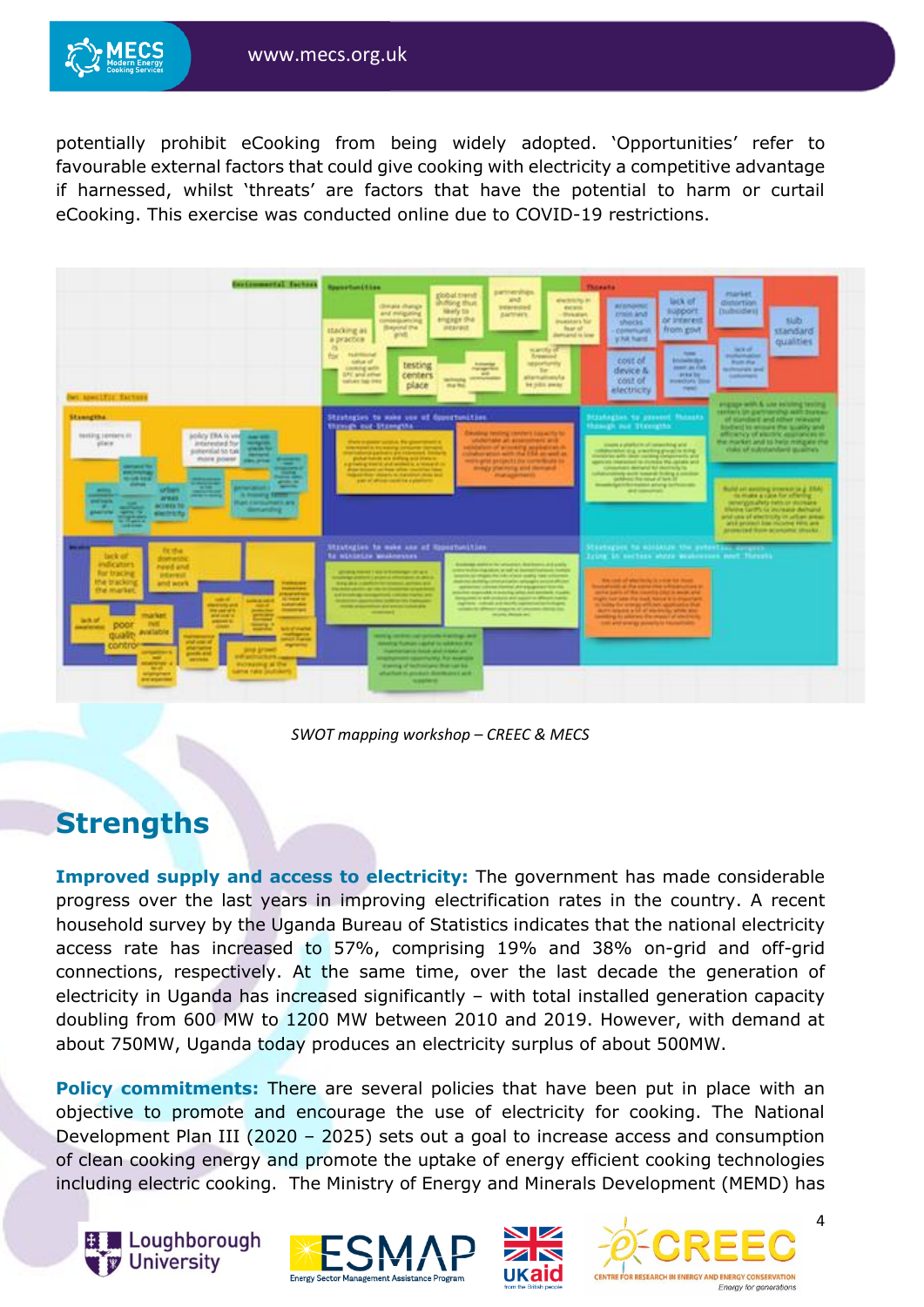the following targets in its workplan for 2021/2022: Reduce share of tradition biomass energy used for cooking from 86 percent in FY2018/19 to 50 percent; increase the share of clean energy used for cooking from 15 percent in FY2018/19 to 50 percent. These are to be achieved through the increased utilization of alternative and efficient cooking technologies and the promotion of uptake of alternative and efficient cooking technologies such as electric cooking, use of LPG, Biogas. These clearly show that clean cooking is high on the ministry agenda and as such eCooking is well placed to support the achievement of these targets.

**Regulatory incentives:** Building on this the Electricity Regulatory Authority has recently introduced a 'cooking tariff' – a declining block tariff for domestic consumers to incentivise cooking with electricity. The new tariff offers a springboard to transform the way Ugandans cook. Furthermore, almost all government ministries (such as energy, finance, water, gender, agencies) have components of energy for cooking in their agenda.

**Advances in energy efficient cooking technologies**: In recent times, there has been an advancement regarding the efficiency of electric cooking stoves. Thus, offering both energy and cost saving opportunities while also the convenience, health and environmental benefits of cooking with modern energy services. One such technology is the EPC, which as per the studies carried out is also compatible to cooking traditional Ugandan dishes. Studies conducted thus far show that the Electric Pressure Cooker can efficiently and effectively cook over 82% of Ugandan menu; such as steamed matooke, a major cultural dish in Central and Western Uganda, karo, a major cultural dish in Eastern and Northern Uganda.

## <span id="page-4-0"></span>**Weaknesses**

**Low political will – poor inter-organisational coordination**: Inadequate coordination between government entities and implementation of policies is a challenge. Though the different entities, agencies have cooking in their work plans, the efforts are not integrated which can prohibit upscale.

**The perceived high cost of electricity:** In Uganda, currently households pay 747.5 UGX per unit (£0.15 or \$0.17/kWh). Households do enjoy a lower rate of 250 UGX per unit (lifeline tariffs) but it applies only to the first 15 units/month and only for households that consume less than 100 Units of electricity in a month. Cost is likely to remain high given that the cost of electricity generation is also significantly high in Uganda due to the high borrowing and expensive repayment arrangements.

**Infrastructure lagging behind population growth**: There is a steady improvement on the infrastructure in urban areas which makes access to improved services accessible. However, progress still lags behind rapid population growth and urbanisation. This development has impact on the quality of electricity available at the outskirts of major urban areas hence a hindrance to eCooking.

**Poor market intelligence:** There is lack of information and understanding of what consumers want and what they are willing or able to pay for. Our studies show that most







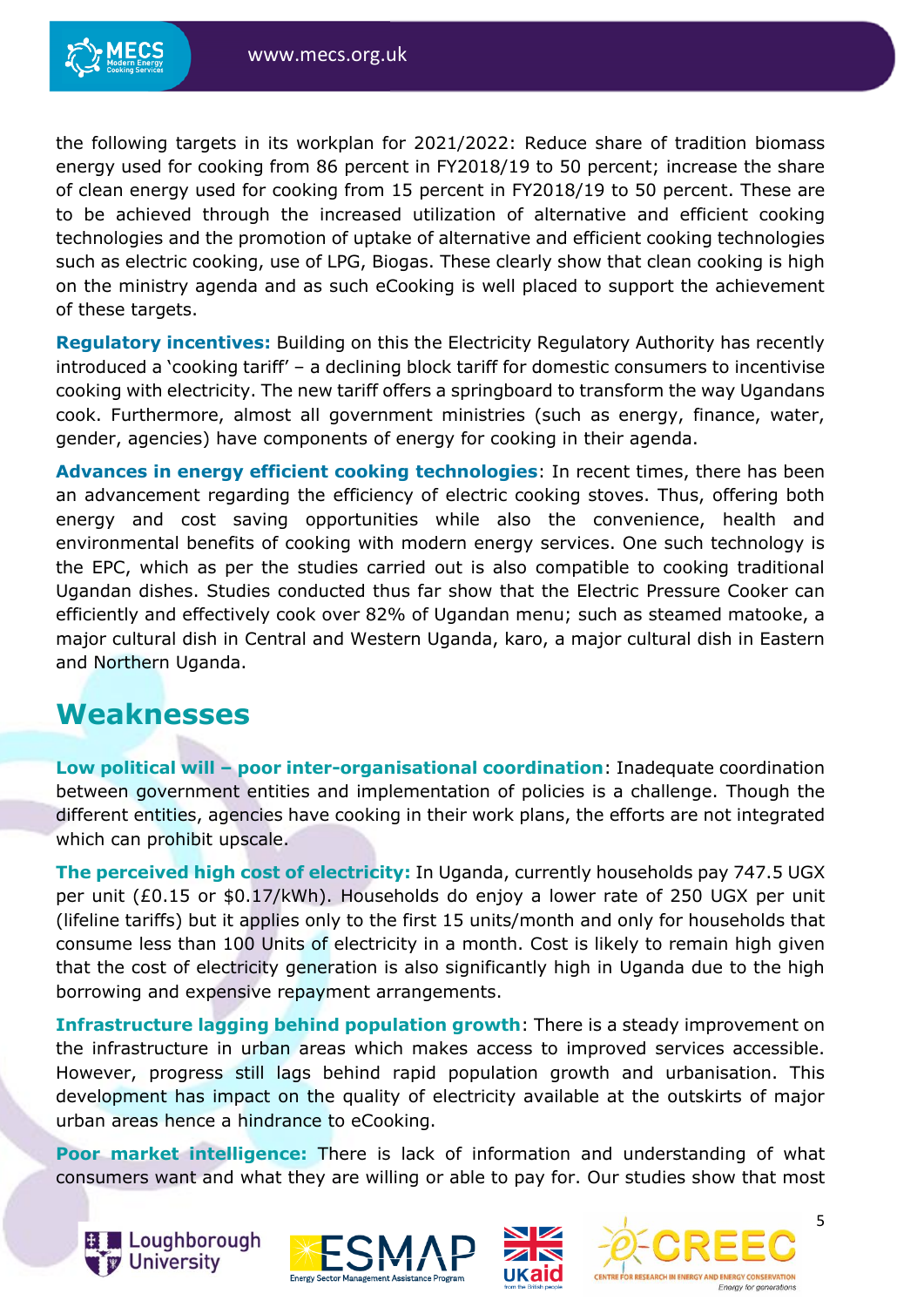middle income households are able and likely to acquire energy efficient cooking devices like the EPC, if it is made available. However, there is a huge information and data gap when it comes to understanding consumers demand, preference and willingness to pay. This presents a challenge to enterprises that might consider to supply the market.

**Inadequate preparedness to move to sustainable investment:** There is inadequate market preparedness for eCooking evidenced in the low ability to present sustainable projects. Knowledge management and communication around eCooking is still limited or not available in a coordinated manner. Lack of coordinated approach to knowledge management, information and data could undermine investment decision making.

**Consumers' lack of awareness:** The majority of urban households are privy to the dangers associated with traditional cooking. Thus, the need for modern cooking technologies; however, many of them are unaware of the cost benefits of cooking with energy-efficient appliances as they deem cooking with electricity expensive given the high electricity tariffs. This perception is deeply entrenched and has greatly influenced the adoption of eCooking technologies.

**Weak supply chain:** The market availability of efficient electric cooking appliances such as the Electric pressure cooker is exceptionally low. For instance, in 2019, for a period of six months, only 2,300 EPCs were imported into the country.

# <span id="page-5-0"></span>**Opportunities**

**Global trend on climate change mitigation and adaption:** The global climate change trends for 2022 show a need for redoubled efforts and commitment from all nations to curb the climate change, biodiversity loss and carbon pollution crisis and thus minimise the harm to people and the planet. This shifting trend implies that any efforts geared towards minimising these effects will receive attention. As such clean cooking, in particular eCooking with its benefits of reduced loss of biomass cover, better health due to reduced indoor air pollution, energy efficiency improvements are a good fit in the current global drive on climate change to attract stakeholder interest.

**Testing centres in place:** To curb the issue on quality of eCooking products on the market, there are already recognised testing centres in place that can play a key role in testing and ascertaining the quality of precooking products entering the market. In collaboration with the Uganda National Bureau of Standards that is mandated on standards and quality of products on the market, testing centres can ascertain the quality related issues at the point of entry.

**Increased interest and support to the promotion and adoption of modern and clean cooking technologies from development partners:** Different stakeholders are continuing to show interest in activities geared towards improved access to cleaner energy services, examples are shown below.







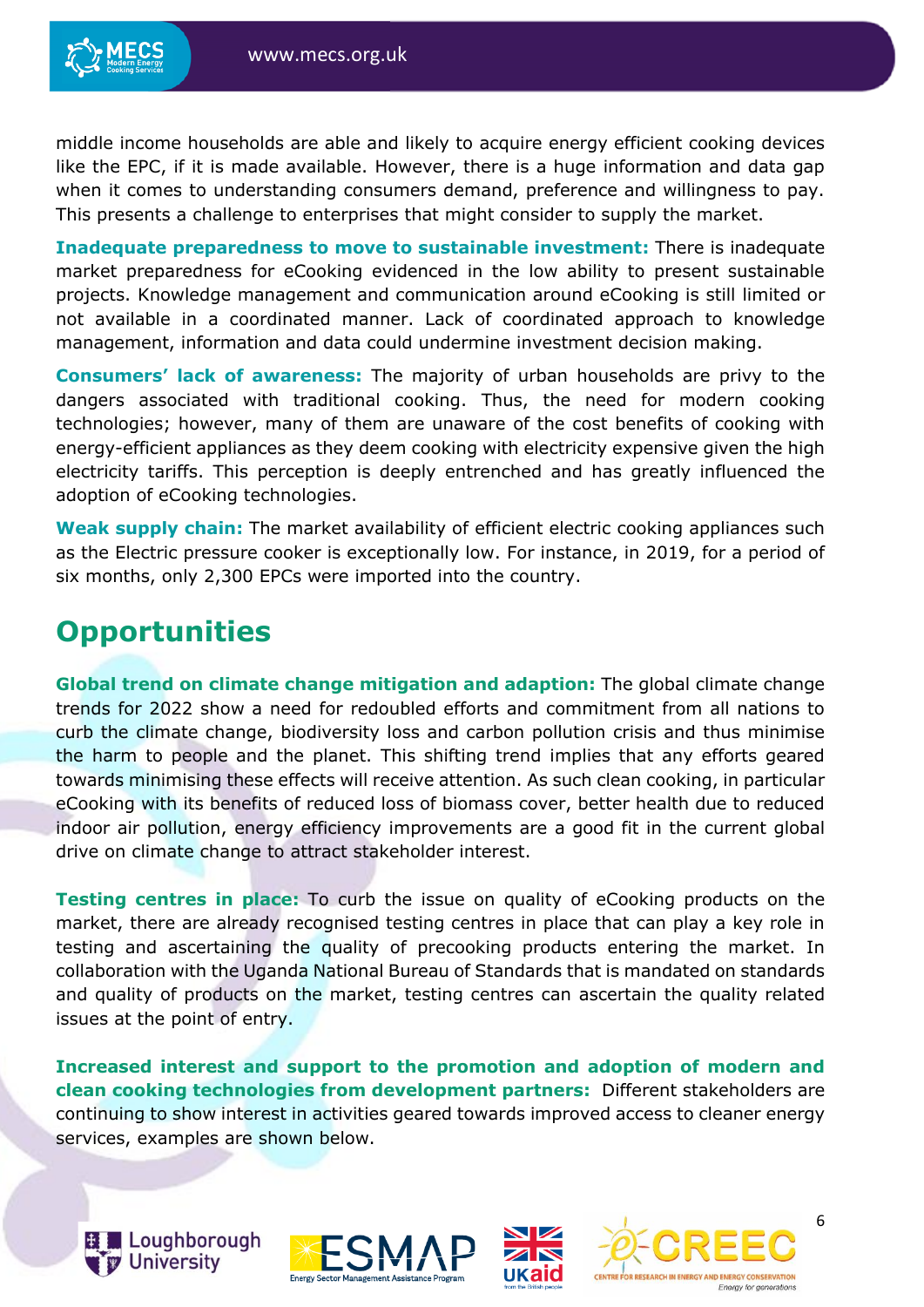

| Who                                                     | What                                                  | Aims/objectives relevant to eCooking                                                                                                                                                   |
|---------------------------------------------------------|-------------------------------------------------------|----------------------------------------------------------------------------------------------------------------------------------------------------------------------------------------|
| <b>GIZ ENDEV</b>                                        | <b>Innovation Fund</b><br>project on<br>eCooking      | Build market intelligence to support existing study findings; expand<br>baseline e-cooking usage and consumption studies, and support the<br>establishment of e-cooking supply chains. |
| <b>UNDP</b>                                             | Accelerator<br>program                                | Reduce the burden on biomass especially for cooking                                                                                                                                    |
| <b>Electricity Regulatory</b><br><b>Authority (ERA)</b> | Charcoal to<br>Power project                          | Switch biomass to electricity for cooking with an overall goal of reducing<br>carbon emissions through increased per capita consumption of electricity.                                |
| <b>EnerGrow/Burn</b>                                    | MECS/Electric<br>Cooking<br>Outreach (ECO)<br>project | Sell EPCs to 200 households using their utility-enabled financing model                                                                                                                |
| <b>PowerUp/UpEnergy</b>                                 | Pilot on PAYGo<br>eCooking                            | Piloting a customised EPC product for the Ugandan market which will<br>have a PAYGo system incorporated                                                                                |
| <b>CREEC/MECS</b>                                       | <b>MECS battery</b><br>augumeted<br>eCooking pilot    | Piloting a battery-supported grid-connected and solar electric cooking<br>systems in weak-grid and off-grid regions respectively                                                       |
| <b>UMEME</b>                                            | eCooking pilot                                        | Promote electric cooking to promote overall household consumption and<br>enable affordable electricity tariffs; with consumer finance schemes                                          |
| <b>Pesitho ApS</b>                                      | Solar powered<br>eCooking (Pay-<br>as-you-cook)       | Building solar-powered community kitchen in refugee settlements.                                                                                                                       |

**Planned mini-grids:** The Rural Electrification Agency (REA) has a plan to install over 600 mini grids and microgrids in 14 areas across the country in 10 years; this means more connectivity for households and businesses and as such an opportunity for integration of eCooking right at the design stage of these initiatives. Mini grids create an atmosphere for enhanced reliability of supply at a lower cost in remote locations presenting an opportunity for households to have access to improved cooking services.

**Electricity in excess:** the current surplus in power generation capacity also presents an opportunities for eCooking as a cost effective, practical and desirable solution. More so when considering the scarcity of firewood and increasing cost of charcoal. Many urban households are already spending on fuel for cooking commonly using charcoal whose price has tripled in the last decade from UGX 40,000 to about UGX 120,000 currently. In addition, the quality and amount of charcoal coming into the trading centres has declined over the years. This same expenditure on charcoal can thus be switched to eCooking with efficient appliances.

**Growing demand for a convenient technology to cook local dishes** According to the 2019/20 Uganda National Household Survey (UNHS), the population of Uganda was 40.9 million, with 27% living in urban areas and of which, over 70% are already connected to the national grid, though only 4% use electricity for cooking whilst 52% rely on charcoal for their cooking needs. Majority of these households relying on charcoal are already connected to the national grid and present a significant untapped market segment for







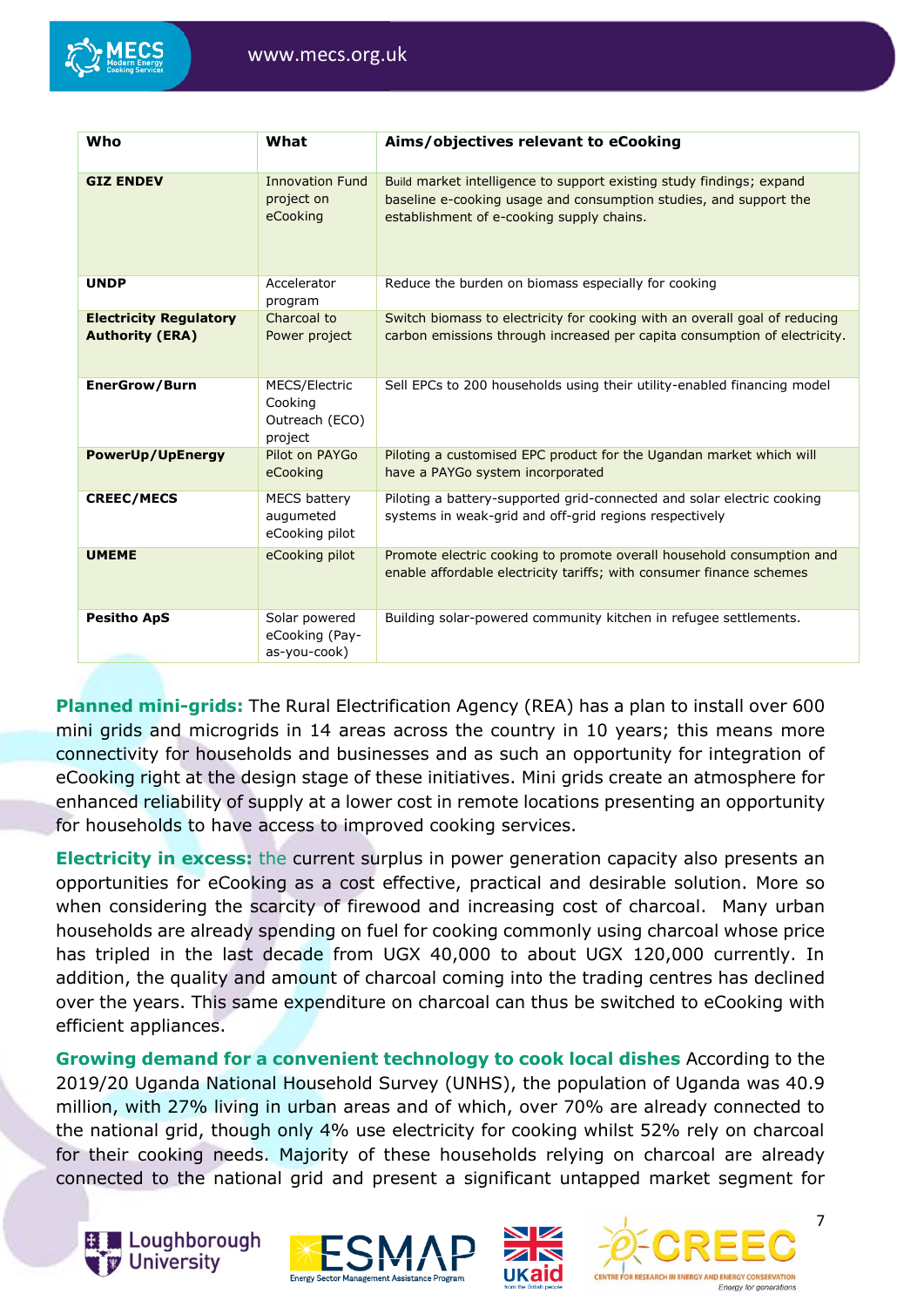

eCooking given that they already appreciate the benefits of convenience and accessibility they currently enjoy whilst using charcoal.

# <span id="page-7-0"></span>**Threats**

**Slow implementation of government policies:** Though there are policies in place that are favourable to eCooking, the implementation of these policies is lagging and most remain on paper only. These have multiple consequences including delays in securing the investment funding as well as awareness raising and promotion activities necessary to support and ensure the uptake of eCooking.

**Lack of standard and quality control:** The appliances market is categorised by a variety of electric cooking appliances of varying qualities; however, there is also an infiltration of inferior quality and less durable appliances which could easily affect the demand for eCooking. With poor quality or inefficient appliances, electricity consumption is high and this reinforces the negative perceptions the public has regarding eCooking.

**The high cost of electricity:** Even with interventions of rural electrification, the cost of electricity remains high due to the production cost. Unless electricity production costs are lowered, the electricity tariff will remain high which is a threat to the sustained use of electricity for cooking.

**The high cost of electricity connections:** since the removal of the free Connections Policy in December 2020 which had been implemented for about two years and had achieved close to the target of 300,000 new electricity connections per year, new electricity connection rates have greatly reduced as domestic connection fees increased to over UGX 720,883 for single phase no-pole service in addition to UGX 41,300 inspection fees. This is a hindrance to increased power consumption as the electricity customer growth rate is low.

**Cost of device:** The cost of the eCooking appliances remains high and may be a hindrance to adoption as the upfront costs for purchase are quite high. For example, some of the Electric Pressure Cookers that are currently available on the local market cost between UGX 230,000 to UGX 550,000.

**Economic crisis and shocks – community hit hard:** the economic crisis especially because of the COVID-19 pandemic has led to a reduction in investments where returns are uncertain and long term. Furthermore, investments in R&D which would provide new knowledge and increase productivity has been limited by these investments.

**Fuelwood supply chain a source of livelihood:** Furthermore whilst, the scarcity of wood presents an opportunity for alternatives such as use of electricity for cooking; it is important to note that the fuelwood supply chain is a means of livelihood for many families and stakeholders; thus, promotion of alternatives presents a threat to their livelihoods. Thus, efforts to promoting eCooking could potentially be met with resistance, unless planned well and in consideration of all stakeholders affected by it.







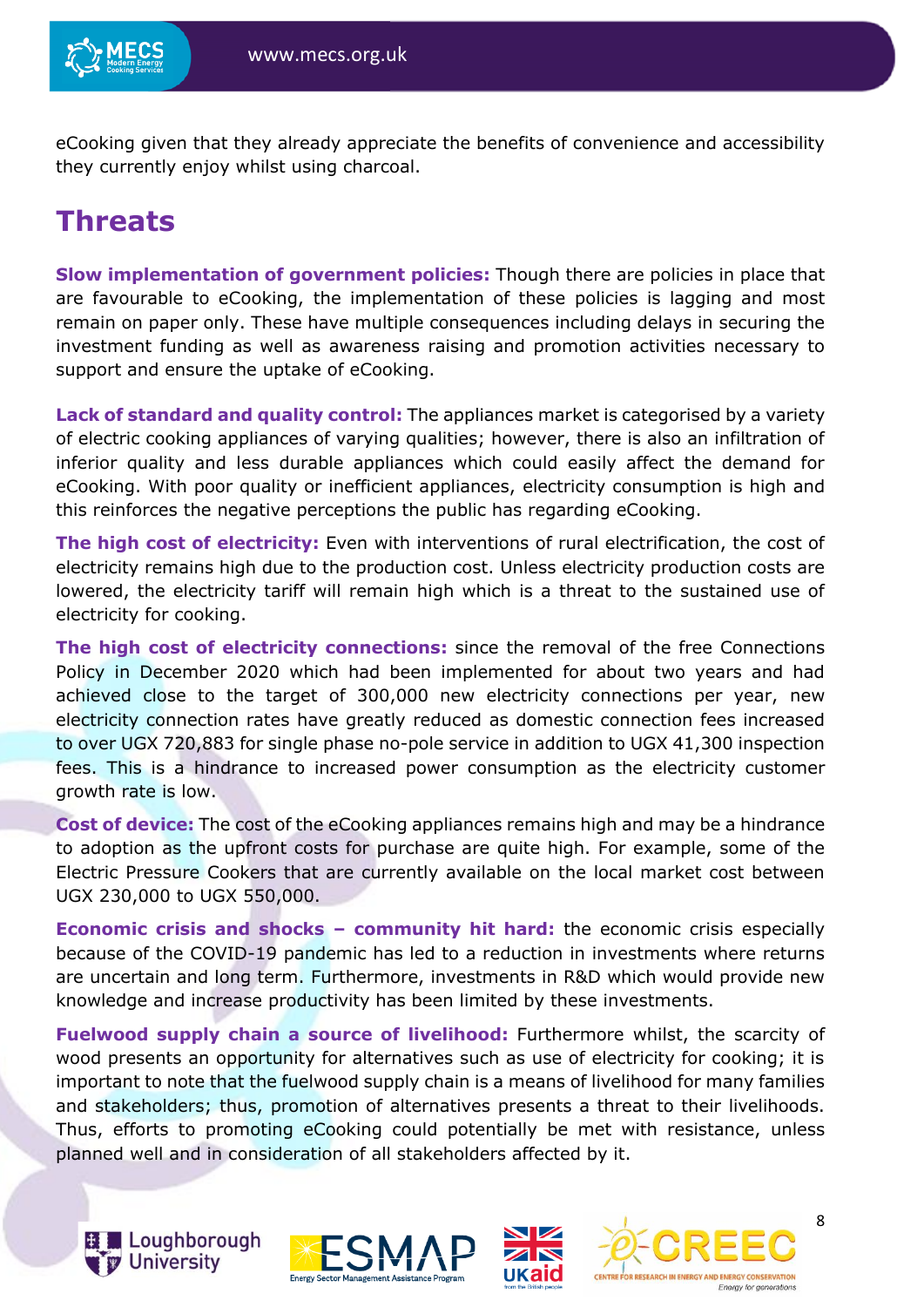**New knowledge – seen as risk area by investors (too new):** With a much faster transition in technology, there is need for higher investment with carefully coordinated interventions. However, investors are not willing to do investments as they lack evidenced clarity on the future of the technology. This is due to absence of data to measure data, to measure sector progress. The low number of investment-ready players has contributed to limited financing.

**Poor information flow between the technocrats and customers:** Poor information flow on eCooking technologies and their impact between the technocrats and customers. There are gaps between theoretical and real-world stove-level performance, a bigger challenge is linking cookstove performance to household-level impacts. The lack of awareness means that potential distributors and entrepreneurs should do extra publicity to bridge the gap.

## <span id="page-8-0"></span>**Moving forward**

To activate the market and demand for eCooking in Uganda, government's commitment is a major strength as seen in the efforts towards increased power production, favourable policy on cooking tariffs, and incorporation of eCooking in government workplans. However, the lack of awareness present as the weakest link, leading to the threat that the less the people know about the potential of eCooking using efficient appliances, the bigger the threat to eCooking. Thus combined efforts are required to increase awareness whilst building the weak supply chain using innovative business models and financing to ensure sustained adoption of eCooking. In this section, we recommend steps to create a conducive environment for promoting and scaling up the investment and adoption of eCooking in Uganda sustainably.

#### **Building on strengths and opportunities to minimize and mitigate weaknesses and threats**

Use opportunities through existing **strengths:** There is power surplus and key stakeholders (the Ministry of Energy, Electricity Regulatory Authority, and UMEME among others) are interested in increasing consumer demand. This creates an opportunity for cross-sectoral and multi-stakeholder coordination to improve knowledge, consumers demand, as well as use data to build a coherent framework of engagement. Furthermore, the engagement from development partners as well as the existing testing centres, offer an opportunity to undertake an assessment and validation of eCooking appliances in collaboration with ERA (to contribute to energy planning and demand management).

Use opportunities to minimize **weaknesses:** Although there is a growing interest in eCooking in Uganda, there is still lack of knowledge and where this is information is not well coordinated or accessible to those that want to invest in the eCooking market. An information platform for investors, partners and interested parties can play an important role in supporting in areas of investment preparedness and knowledge management; cultivate market, and address the inadequate market preparedness. A knowledge platform for consumers, distributors and quality control bodies (regulatory as well as standard bureaus) can then be used to mitigate the risks of inferior quality; raise consumers